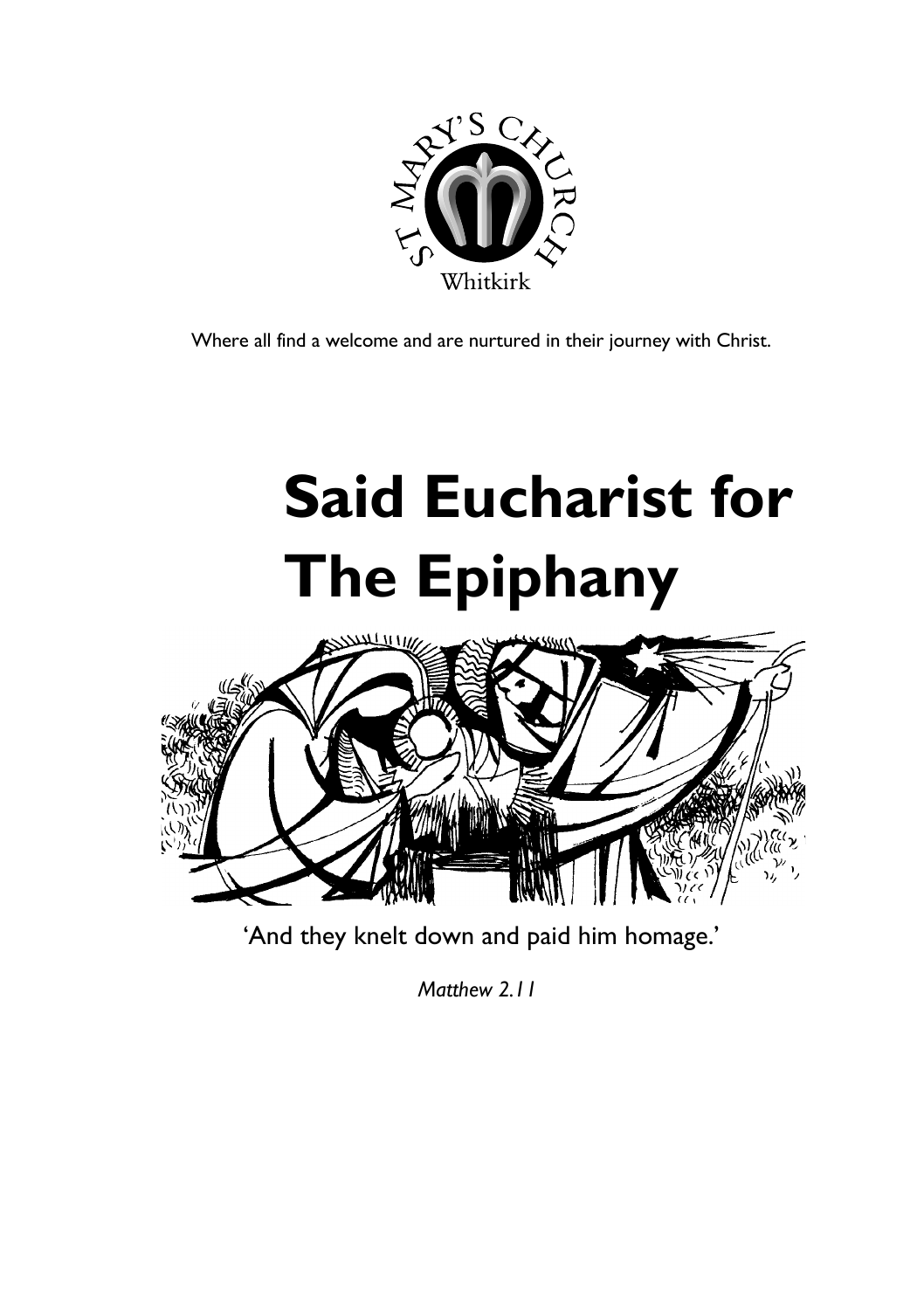# **Staying safe**

## **Use hand sanitiser**

Clean your hands when leaving the building using the hand sanitiser provided.

## **Wear a face covering**

If you can, please cover your mouth and nose at all times except when receiving communion.

#### **Keep two metres apart**

Keep your distance from members of other households and bubbles. Do not share pews with others from outside your household or bubble.

#### **Keep doorways and aisles clear**

Do not stand and talk in any doorways or aisles. Do not socialise with others inside the church.

## **Sit only in the available pews**

Please only sit in the available pews as instructed by our stewards.

# **Tell us if you get sick**

If you develop symptoms of COVID-19 within 14 days of entering the church please contact us and let us know as soon as you can.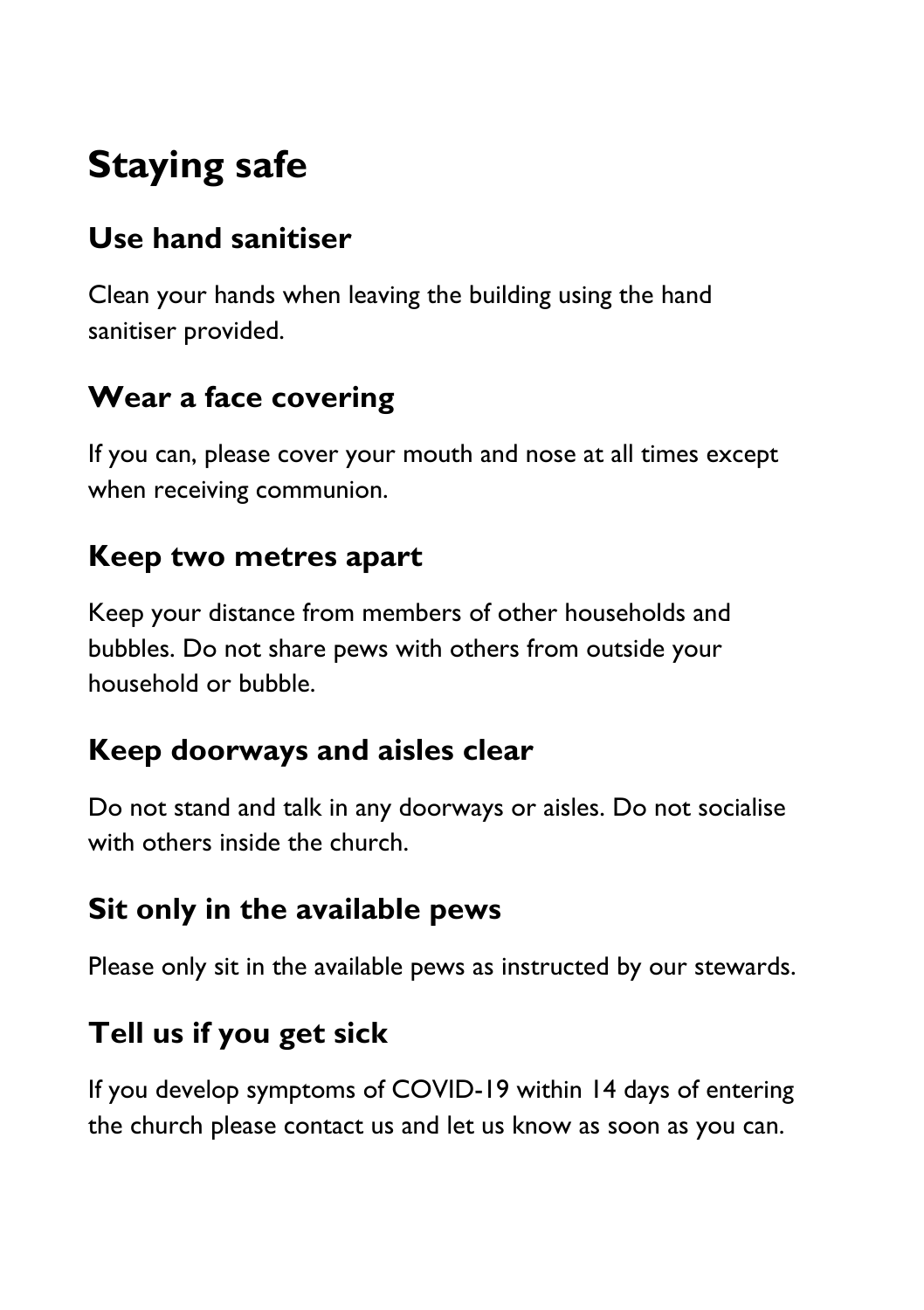# **Please take this order of service home**

We cannot collect or re-use any of our orders of service from today. Please take this booklet home with you and recycle it with your other paper and card.

#### **Do you need a printed order of service?**

If you attend one of our in-person services in future you can follow the order of service on your own phone or tablet.

Using your own device to read the order of service helps avoid us handing out these printed booklets, which both reduces the risk of infection and helps to reduce our carbon footprint.

You can always find the latest order of service online at **whitkirkchurch.org.uk/oos**, or you can point your phone or tablet's camera at the QR code displayed as you enter the building.

If you need WIFI then you can connect to our free guest WIFI by pointing your phone or tablet's camera at the QR code or using the details displayed as you enter the building.

For help connecting to the WIFI or viewing the order of service, please ask one of our stewards.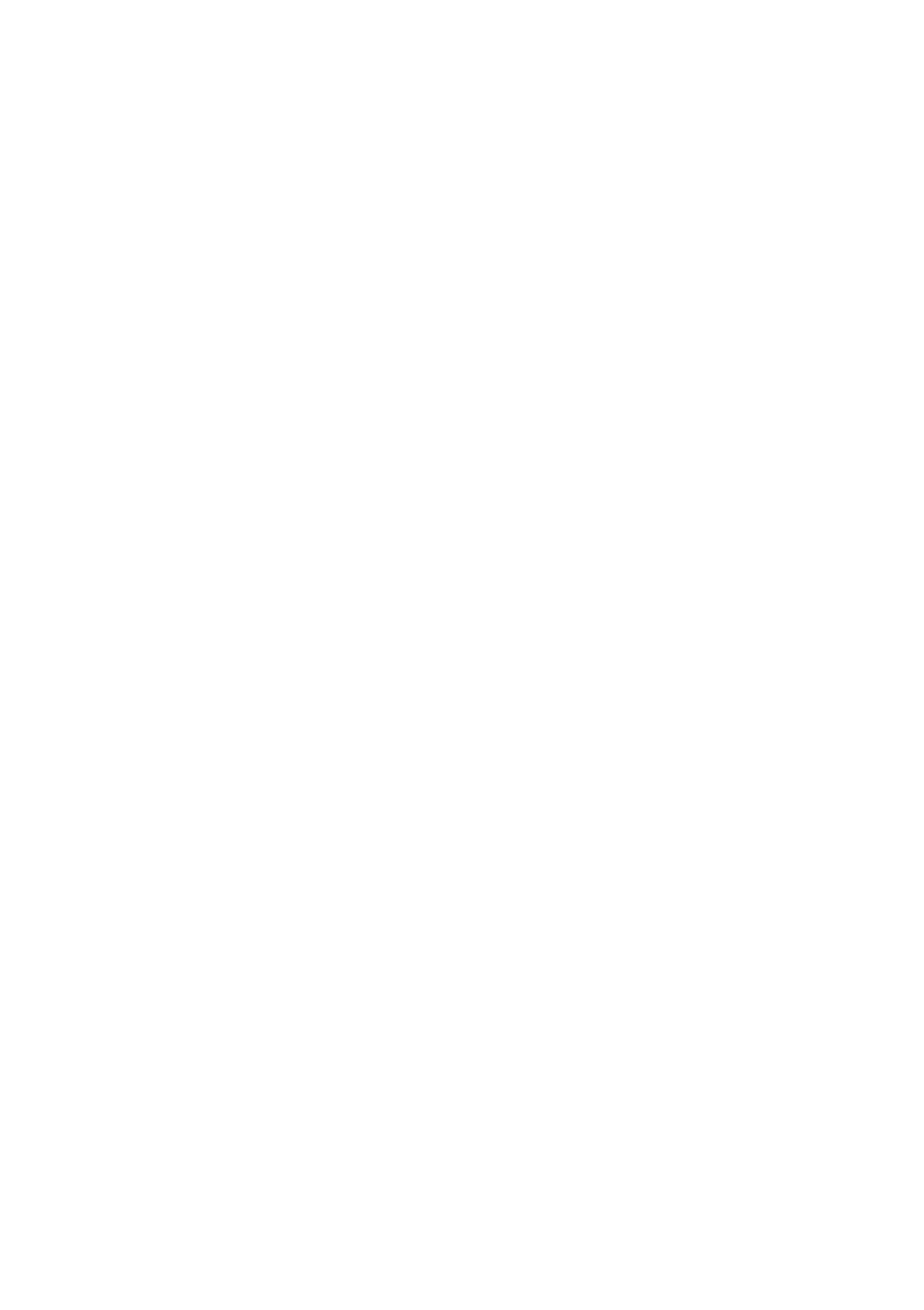# **The Gathering**

*Please stand at the sound of the bell as the sacred ministers enter, during which the Choir sings an introit.*

Clear in the darkness, a light shines in Bethlehem; Angels are singing, their sound fills the air. Wise men have journeyed to greet their Messiah; But only a mother and baby lie there.

*'Ave Maria, ave Maria.' Hear the soft lullaby the angel hosts sing. 'Ave Maria, ave Maria.' Maiden, and mother of Jesus our King!*

Where are his courtiers, and who are his people? Why does he bear neither sceptre nor crown? Shepherds his courtiers, the poor for his people, With peace as his sceptre and love for his crown. ...

What though your treasures are not gold or incense? Lay them before him with hearts full of love. Praise to the Christ-child, and praise to his mother Who bore us a Saviour by grace from above. ...

*Words and Music: John Rutter (b. 1945)*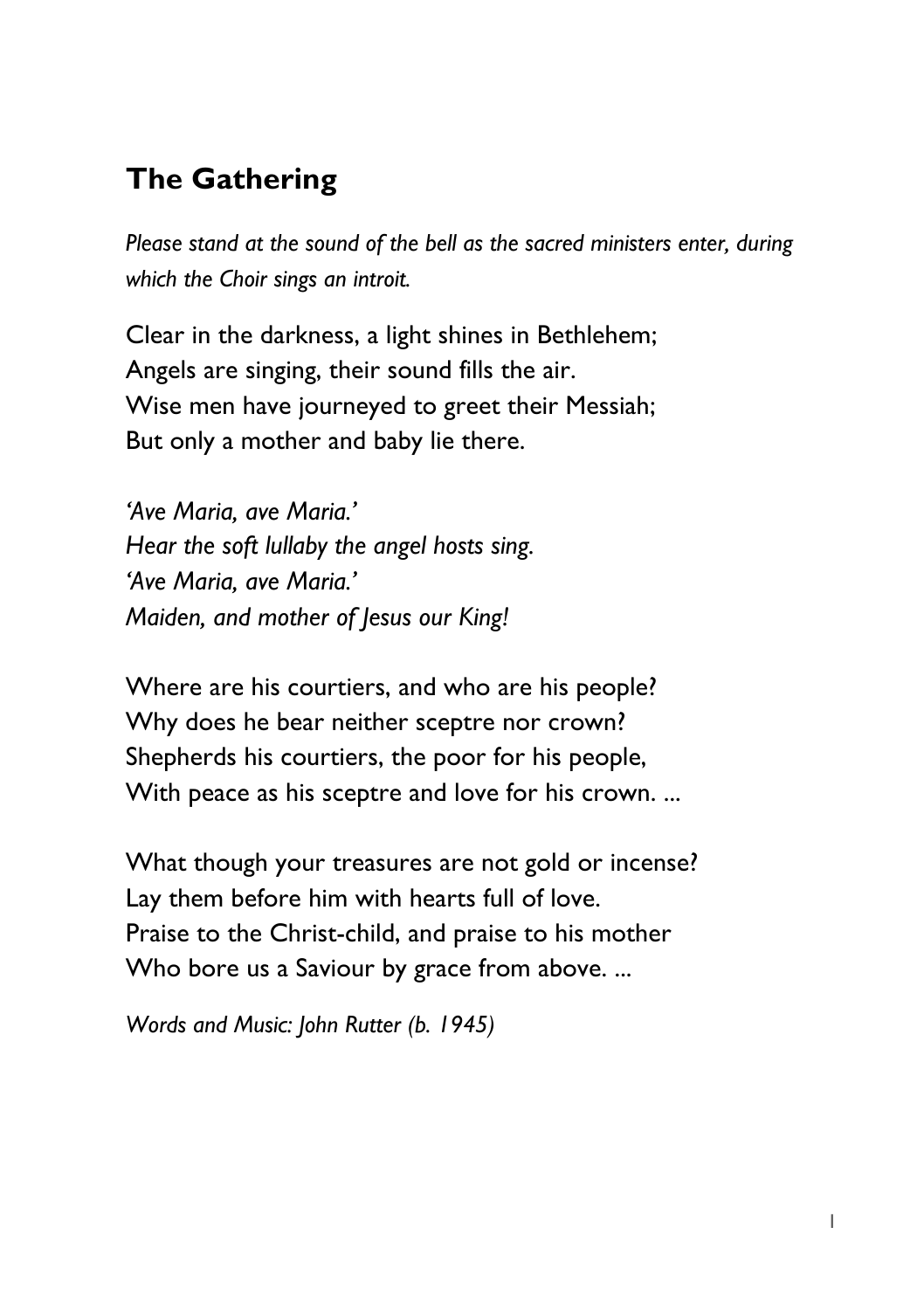In the name of the Father, and of the Son, and of the Holy Spirit.

#### **Amen.**

# **The Greeting**

Blessed are you, Lord our God, King of the universe. **From the rising of the sun to its setting your name is proclaimed in all the world.**

The Lord of glory be with you. **The Lord bless you.** 

#### **Words of Welcome**

#### **Prayers of Penitence**

The grace of God has dawned upon the world through our Saviour Jesus Christ, who sacrificed himself for us to purify a people as his own. Let us confess our sins.

*Silence is kept.*

God be gracious to us and bless us, and make your face shine upon us:

Lord, have mercy.

**Lord, have mercy.**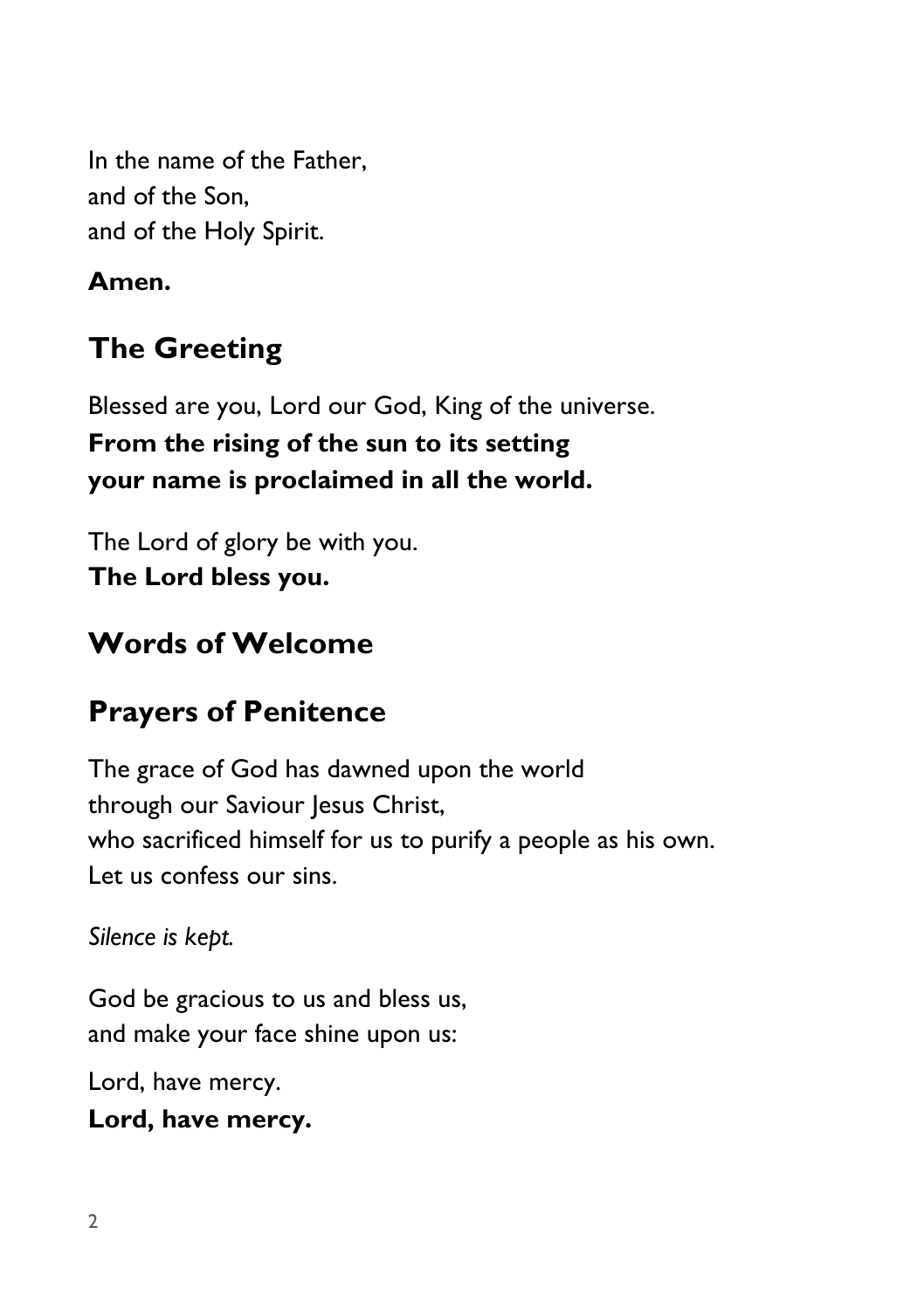May your ways be known on the earth, your saving power among the nations:

Christ, have mercy.

#### **Christ, have mercy.**

You, Lord, have made known your salvation, and reveal your justice in the sight of the nations:

Lord, have mercy.

#### **Lord, have mercy.**

*The president says*

May the God of all healing and forgiveness draw you to himself and cleanse you from all your sins, that you may behold the glory of his Son, the Word made flesh, Jesus Christ our Lord. **Amen.**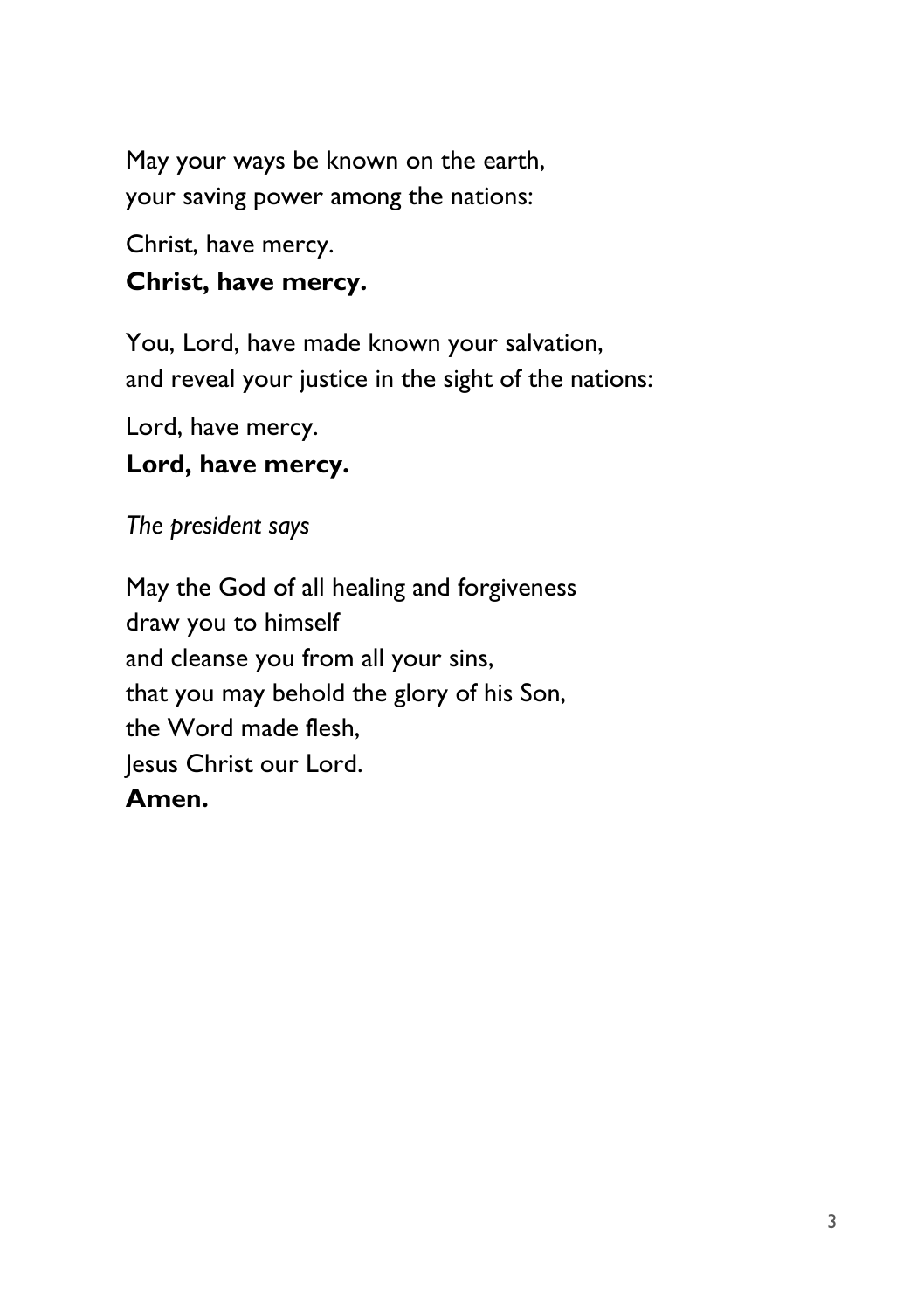#### **Gloria in Excelsis**

**Glory to God in the highest, and peace to his people on earth.**

**Lord God, heavenly King, almighty God and Father, we worship you, we give you thanks, we praise you for your glory.**

**Lord Jesus Christ, only Son of the Father, Lord God, Lamb of God, you take away the sin of the world: have mercy on us; you are seated at the right hand of the Father: receive our prayer.**

**For you alone are the Holy One, you alone are the Lord, you alone are the Most High, Jesus Christ, with the Holy Spirit, in the glory of God the Father. Amen.**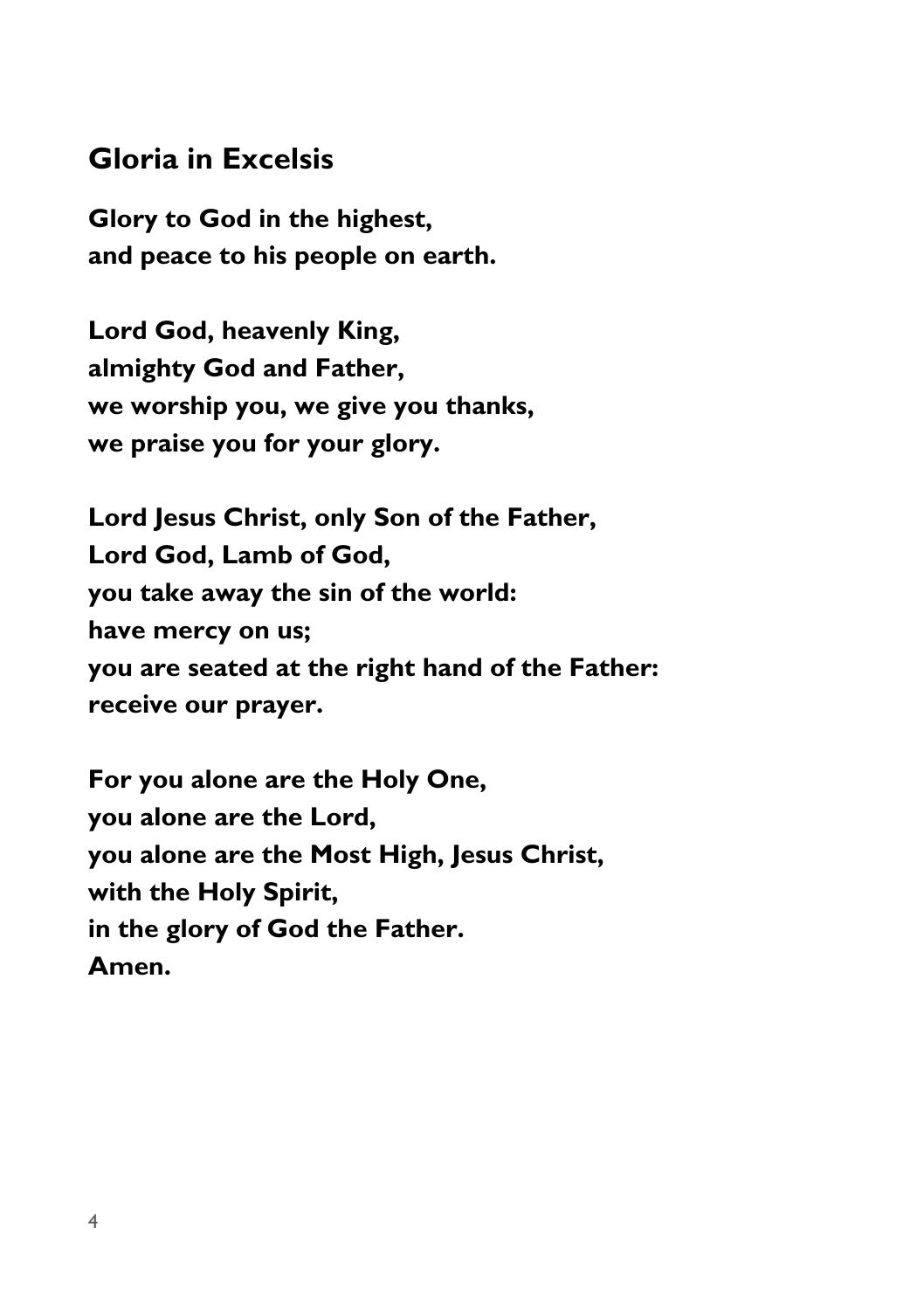# **The Collect**

*The president introduces a period of silent prayer with the words 'Let us pray'.*

O God, who by the leading of a star manifested your only Son to the peoples of the earth: mercifully grant that we, who know you now by faith, may at last behold your glory face to face; through Jesus Christ your Son our Lord, who is alive and reigns with you, in the unity of the Holy Spirit, one God, now and for ever. **Amen.**

#### **The Liturgy of the Word**

*Please sit.*

A reading from the first letter of John.

*(4.11-18)*

Beloved, since God loved us so much, we also ought to love one another. No one has ever seen God; if we love one another, God lives in us, and his love is perfected in us.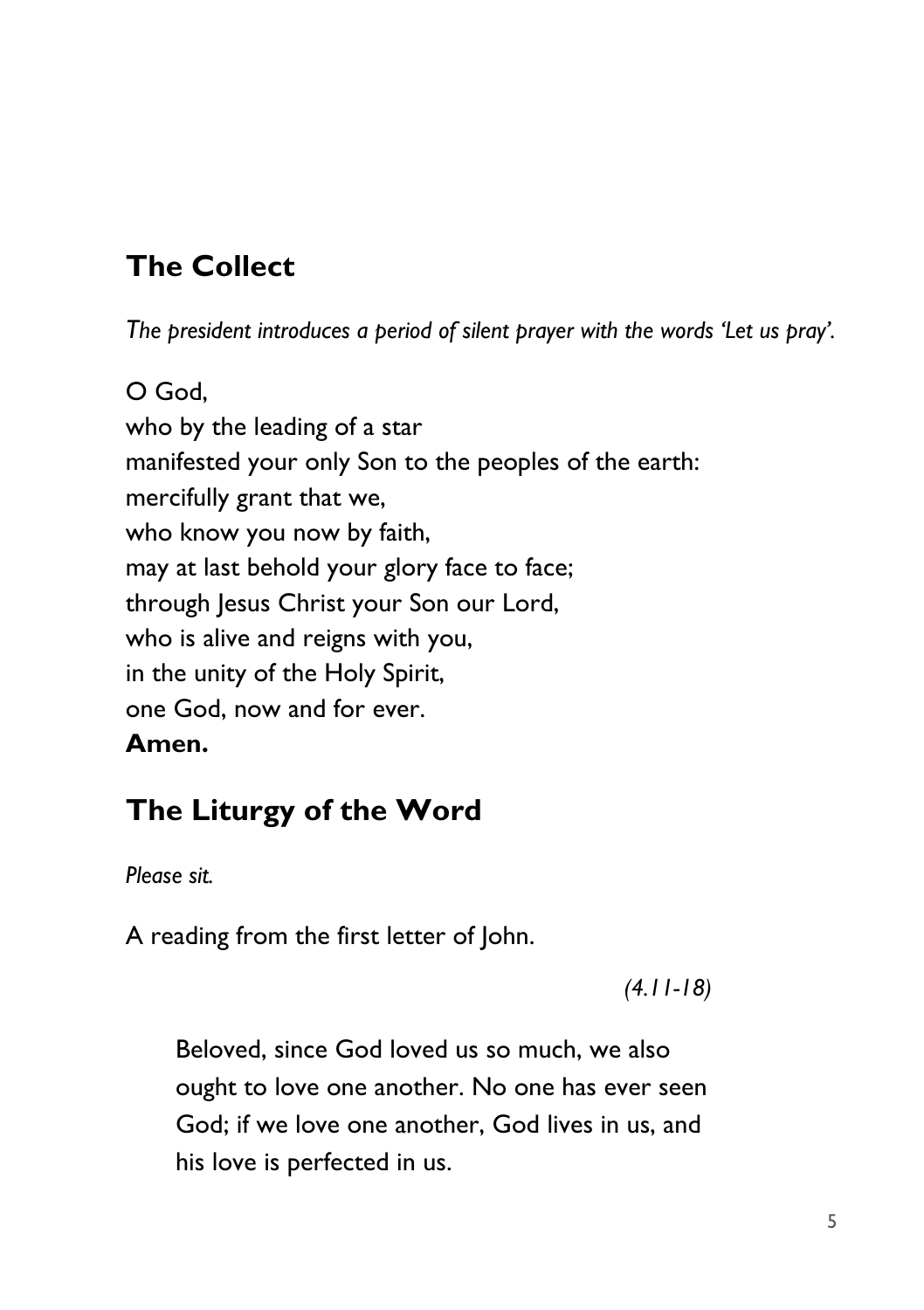By this we know that we abide in him and he in us, because he has given us of his Spirit. And we have seen and do testify that the Father has sent his Son as the Savior of the world. God abides in those who confess that Jesus is the Son of God, and they abide in God. So we have known and believe the love that God has for us.

God is love, and those who abide in love abide in God, and God abides in them. Love has been perfected among us in this: that we may have boldness on the day of judgment, because as he is, so are we in this world. There is no fear in love, but perfect love casts out fear; for fear has to do with punishment, and whoever fears has not reached perfection in love.

This is the word of the Lord.

#### **Thanks be to God.**

#### **Gospel Reading**

*The Choir sings an acclamation to herald the Gospel.* 

Alleluia, alleluia, alleluia, alleluia.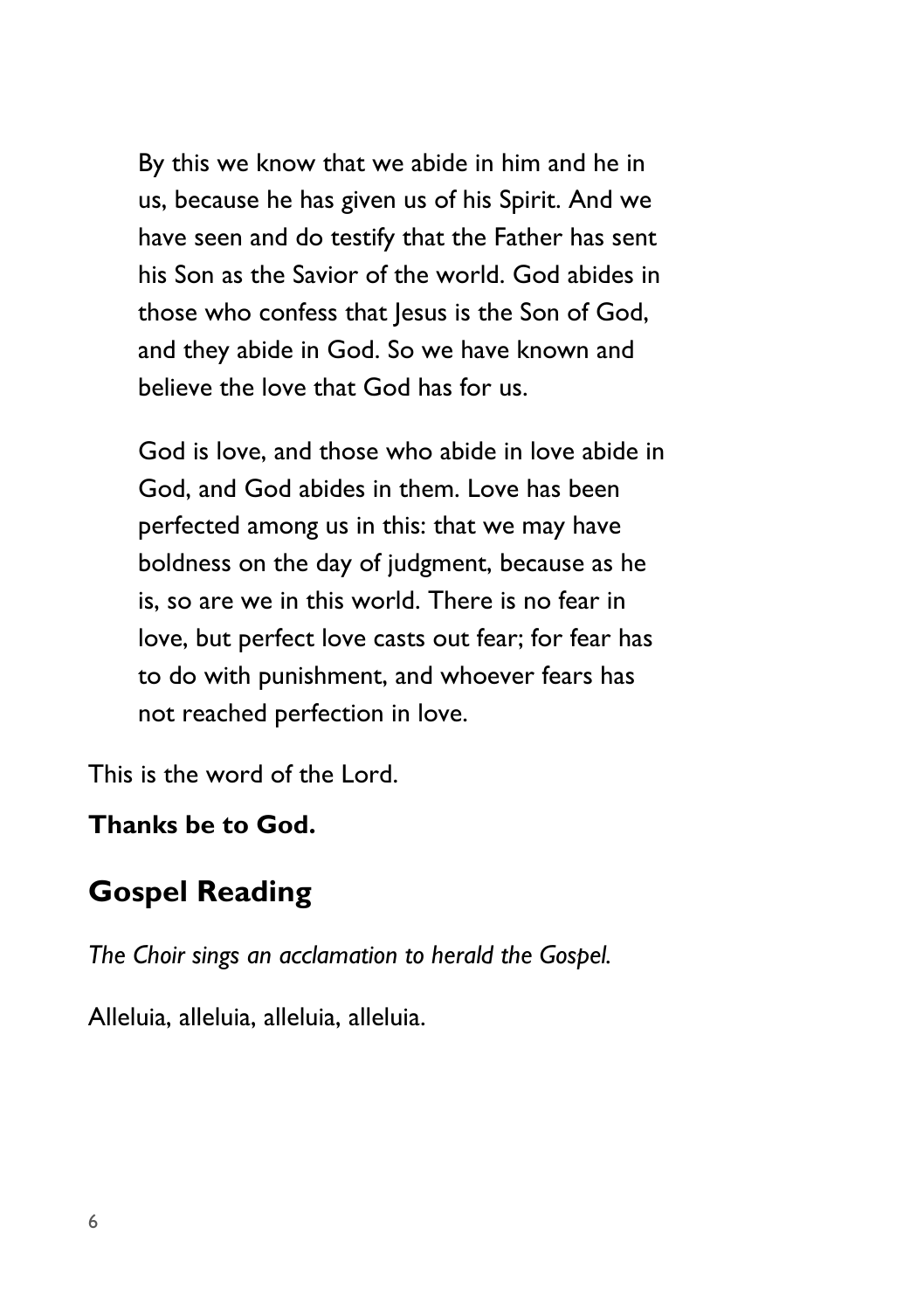Christ was revealed in flesh, proclaimed among the nations and believed in throughout the world.

cf 1 Timothy 3.16

Alleluia, alleluia, alleluia, alleluia.

Hear the Gospel of our Lord Jesus Christ according to Matthew

*(2. 1-12)*

#### **Glory to you, O Lord.**

In the time of King Herod, after Jesus was born in Bethlehem of Judea, wise men from the East came to Jerusalem, asking, "Where is the child who has been born king of the Jews? For we observed his star at its rising, and have come to pay him homage." When King Herod heard this, he was frightened, and all Jerusalem with him; and calling together all the chief priests and scribes of the people, he inquired of them where the Messiah was to be born. They told him, "In Bethlehem of Judea; for so it has been written by the prophet:

'And you, Bethlehem, in the land of Judah, are by no means least among the rulers of Judah; for from you shall come a ruler who is to shepherd my people Israel.'"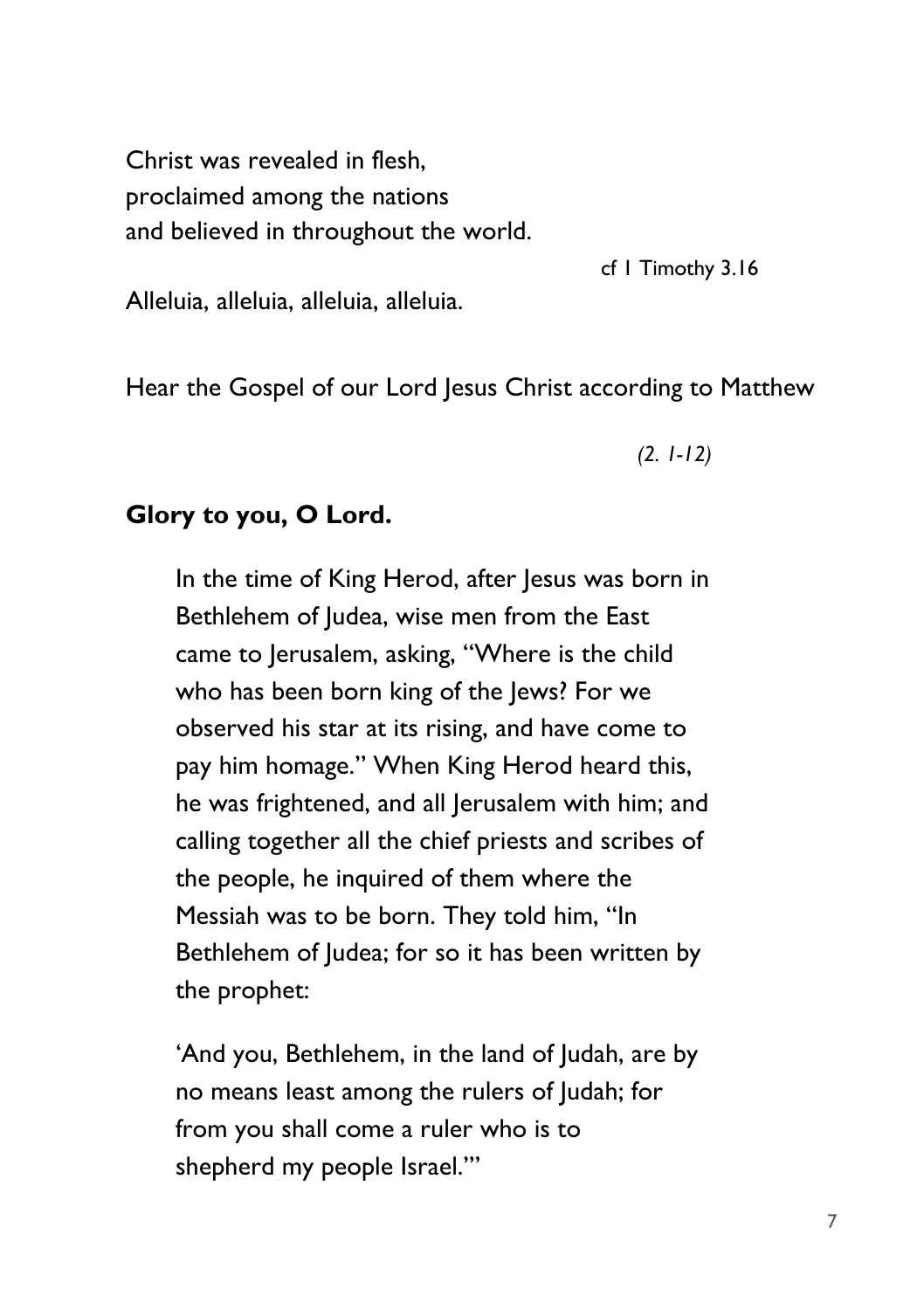Then Herod secretly called for the wise men and learned from them the exact time when the star had appeared. Then he sent them to Bethlehem, saying, "Go and search diligently for the child; and when you have found him, bring me word so that I may also go and pay him homage." When they had heard the king, they set out; and there, ahead of them, went the star that they had seen at its rising, until it stopped over the place where the child was. When they saw that the star had stopped, they were overwhelmed with joy. On entering the house, they saw the child with Mary his mother; and they knelt down and paid him homage. Then, opening their treasure chests, they offered him gifts of gold, frankincense, and myrrh. And having been warned in a dream not to return to Herod, they left for their own country by another road.

This is the Gospel of the Lord. **Praise to you, O Christ.**

*Please sit.*

#### **Sermon**

*Please stand.*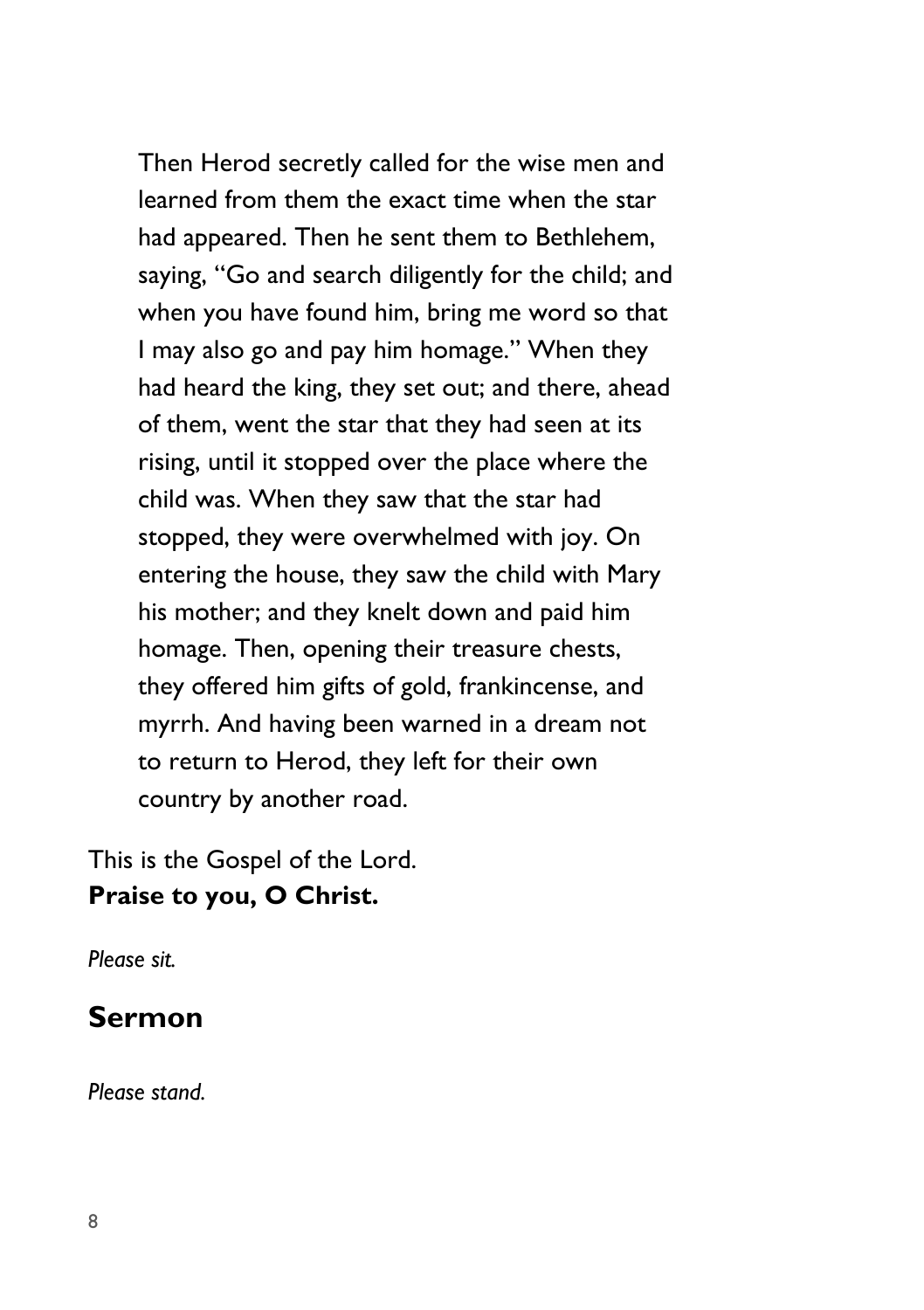#### **The Nicene Creed**

Let us declare our faith in God.

**We believe in one God, the Father, the Almighty, maker of heaven and earth, of all that is, seen and unseen. We believe in one Lord, Jesus Christ, the only Son of God, eternally begotten of the Father, God from God, Light from Light, true God from true God, begotten, not made, of one Being with the Father; through him all things were made.For us and for our salvation he came down from heaven, was incarnate from the Holy Spirit and the Virgin Mary and was made man.**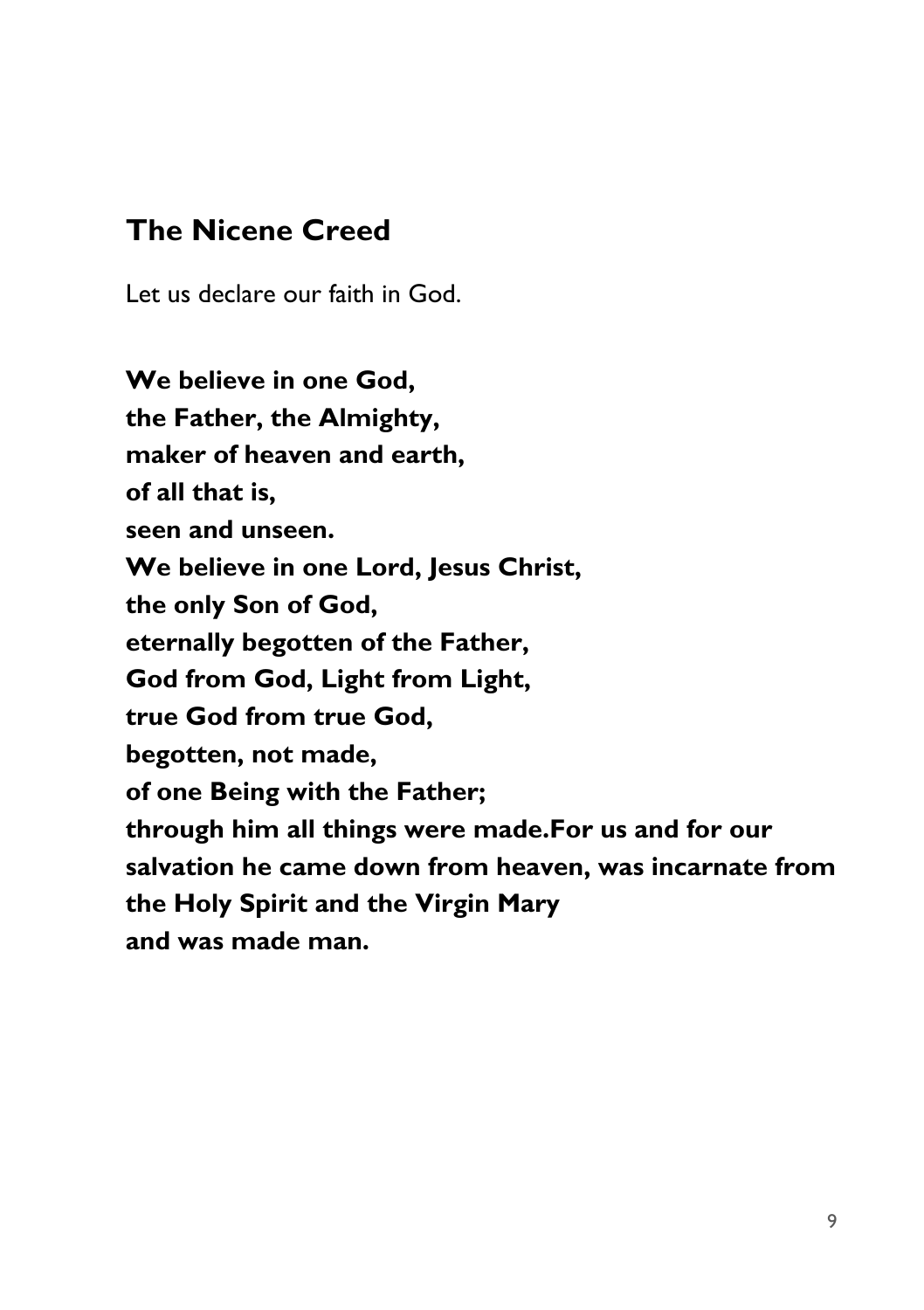**For our sake he was crucified under Pontius Pilate; he suffered death and was buried. On the third day he rose again in accordance with the Scriptures; he ascended into heaven and is seated at the right hand of the Father. He will come again in glory to judge the living and the dead, and his kingdom will have no end.**

**We believe in the Holy Spirit, the Lord, the giver of life, who proceeds from the Father and the Son, who with the Father and the Son is worshipped and glorified, who has spoken through the prophets. We believe in one holy catholic and apostolic Church.**

**We acknowledge one baptism for the forgiveness of sins. We look for the resurrection of the dead, and the life of the world to come. Amen.**

#### **Prayers of Intercession**

*Please sit.*

*The response to the bidding.*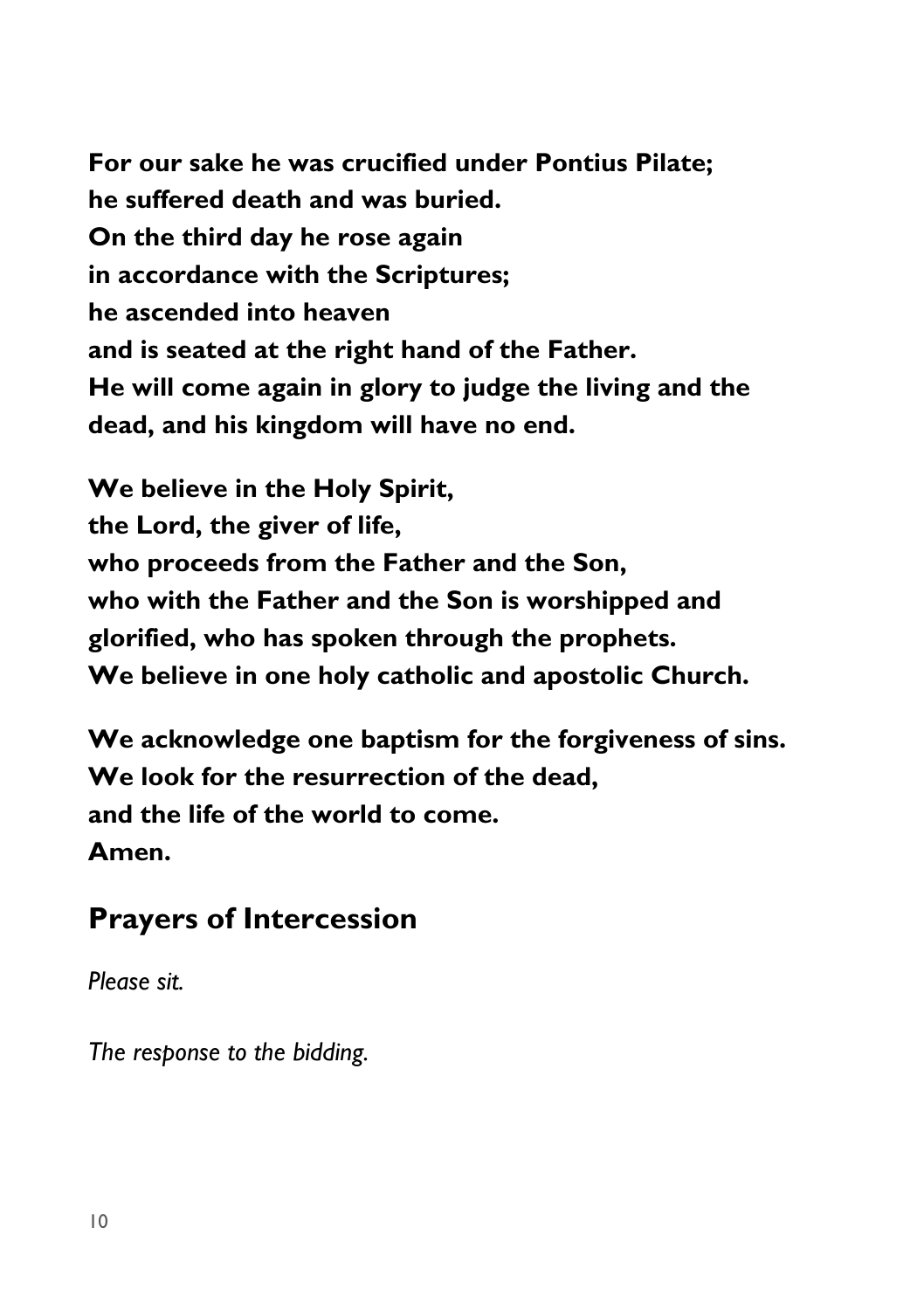Lord, in your mercy. **Hear our prayer.**

*Then at the end.*

#### **Merciful Father, Accept these prayers for the sake of your Son, Our Saviour Jesus Christ. Amen.**

# **The Liturgy of the Sacrament**

*Please stand.*

# **The Peace**

Our Saviour Christ is the Prince of Peace. Of the increase of his government and of peace there shall be no end.

*cf Isaiah 9.6,7*

The peace of the Lord be always with you **and also with you.**

*Please sit.*

# **Preparation of the Table**

*The table is prepared and bread and wine are placed upon it.*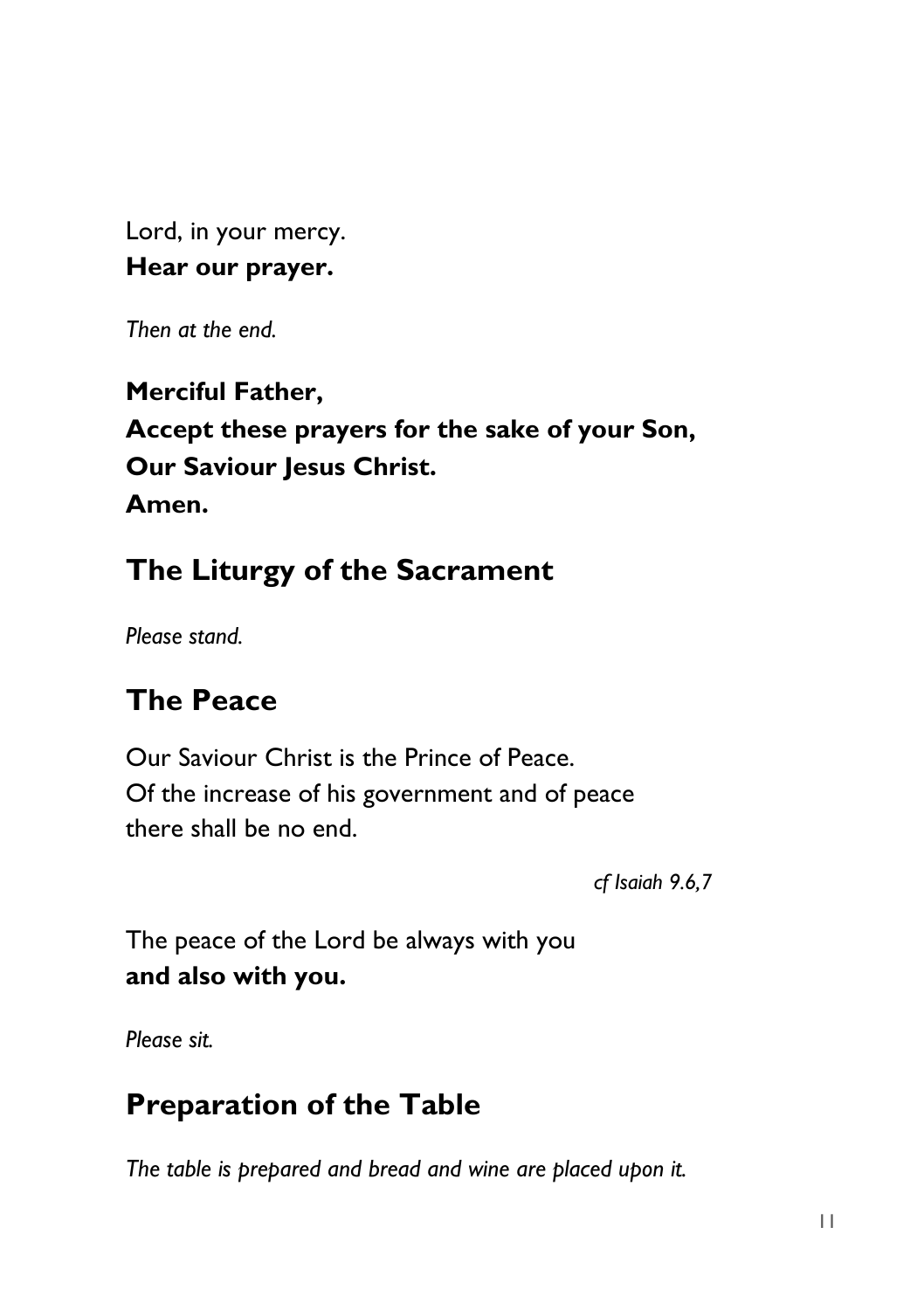*A Hymn is sung by the Choir. Please follow this and pray the words.*

We three kings of Orient are; Bearing gifts we traverse afar Field and fountain, moor and mountain, Following yonder star:

*O star of wonder, star of night, Star with royal beauty bright, Westward leading, still proceeding, Guide us to thy perfect light.*

Born a king on Bethlehem plain, Gold I bring, to crown him again – King for ever, ceasing never, Over us all to reign: ...

Frankincense to offer have I; Incense owns a deity nigh: Prayer and praising, all men raising, Worship him, God most high: ...

Myrrh is mine; its bitter perfume Breathes a life of gathering gloom; Sorrowing, sighing, bleeding, dying, Sealed in the stone-cold tomb: ...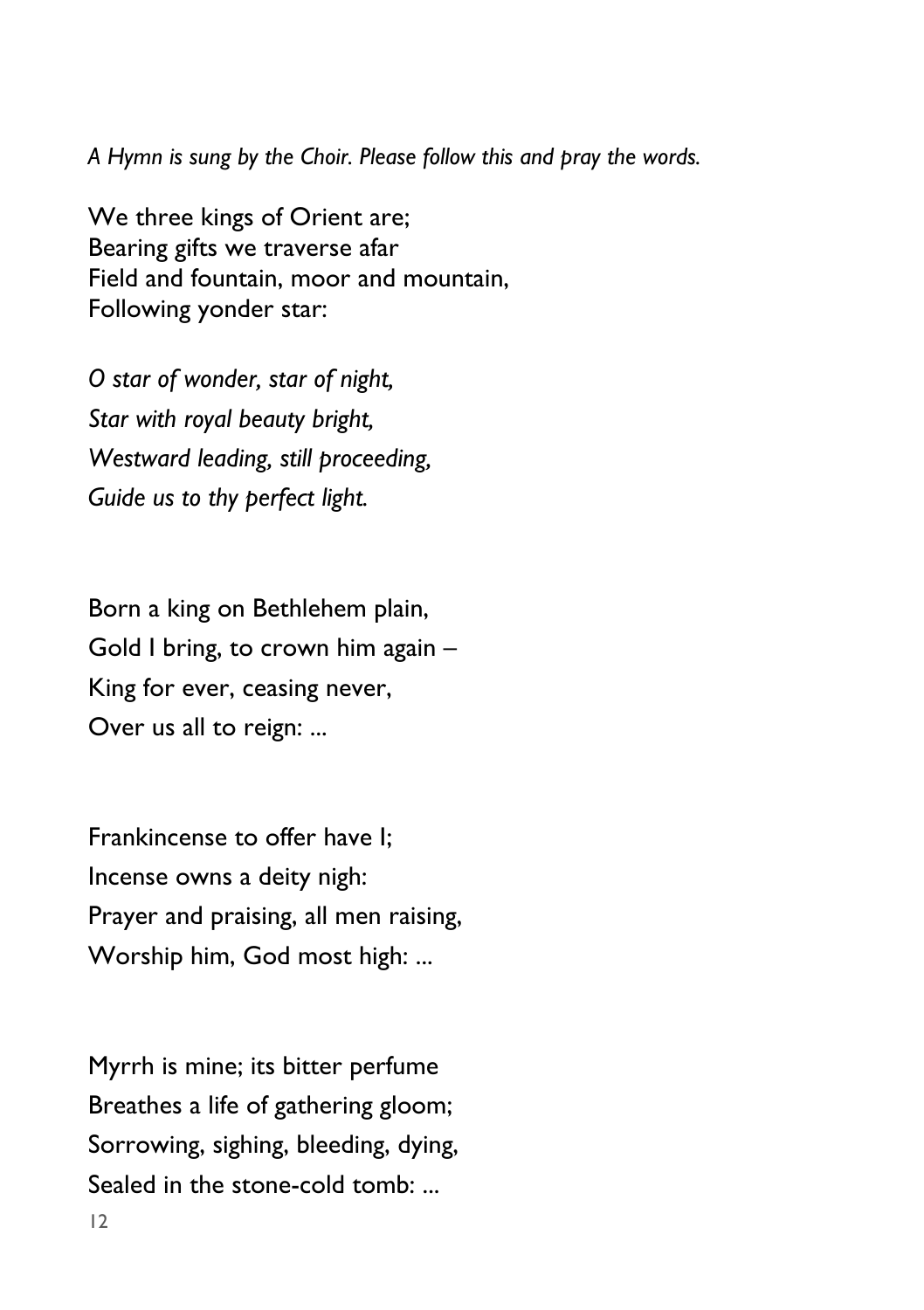Glorious now, behold him arise, King, and God, and sacrifice! Heav'n sings alleluia, Alleluia the earth replies: ...

*Please stand.*

#### **Taking of the Bread and Wine**

Lord, accept your people's gifts, not gold, frankincense or myrrh, but hearts and voices raised in praise of Jesus Christ, our light and our salvation. **Amen.**

## **The Eucharistic Prayer (B)**

The Lord is here. **His Spirit is with us.**

Lift up your hearts. **We lift them to the Lord.**

Let us give thanks to the Lord our God. **It is right to give thanks and praise.**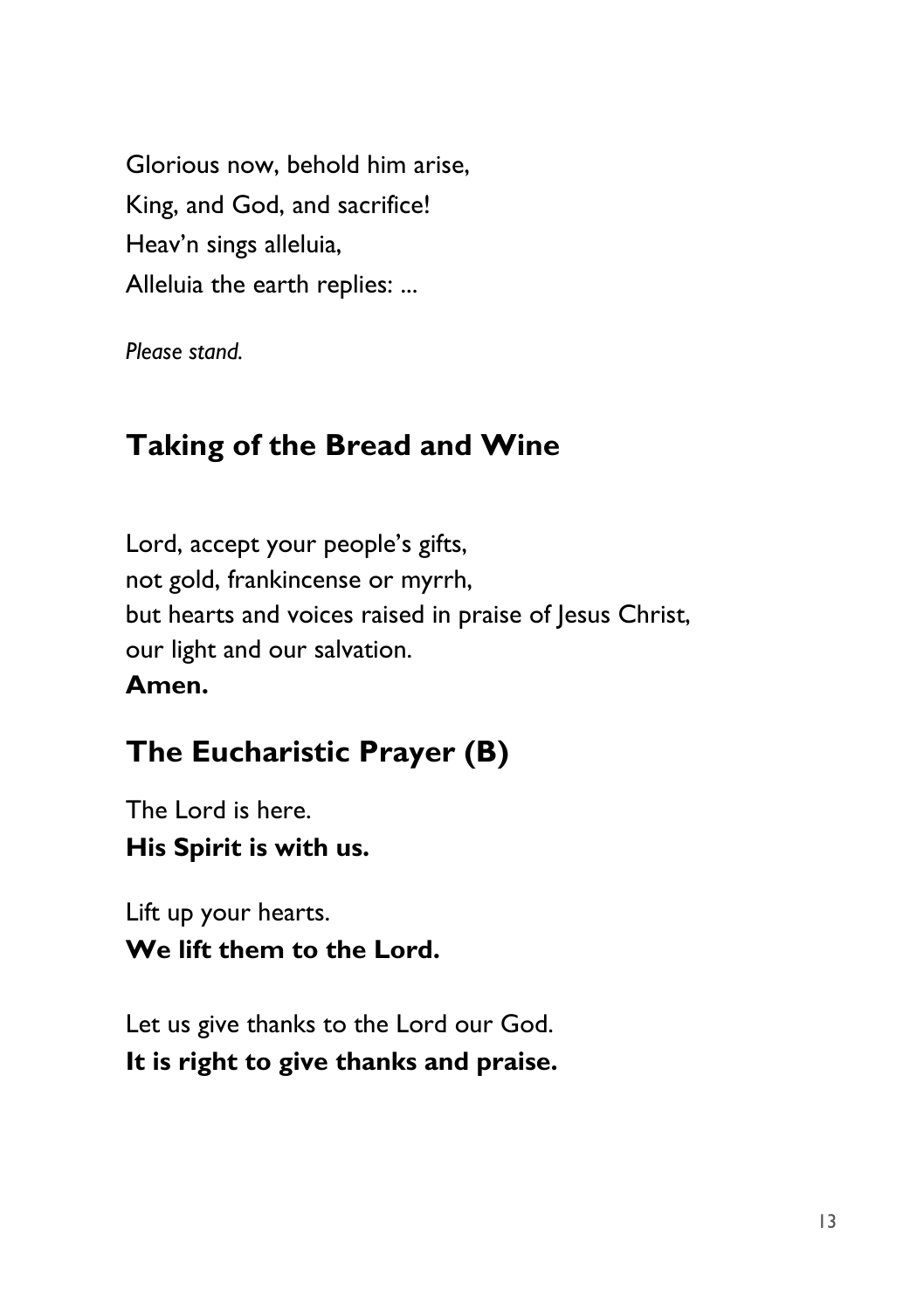All honour and praise be yours always and everywhere, mighty creator, ever-living God, through Jesus Christ your only Son our Lord: for at this time we celebrate your glory made present in our midst. In the coming of the Magi the King of all the world was revealed to the nations. In the waters of baptism Jesus was revealed as the Christ, the Saviour sent to redeem us. In the water made wine the new creation was revealed at the wedding feast. Poverty was turned to riches, sorrow into joy. Therefore with all the angels of heaven we lift our voices to proclaim the glory of your name and sing our joyful hymn of praise:

**Holy, holy, holy Lord, God of power and might, heaven and earth are full of your glory. Hosanna in the highest. Blessed is he who comes in the name of the Lord.**

**Hosanna in the highest.**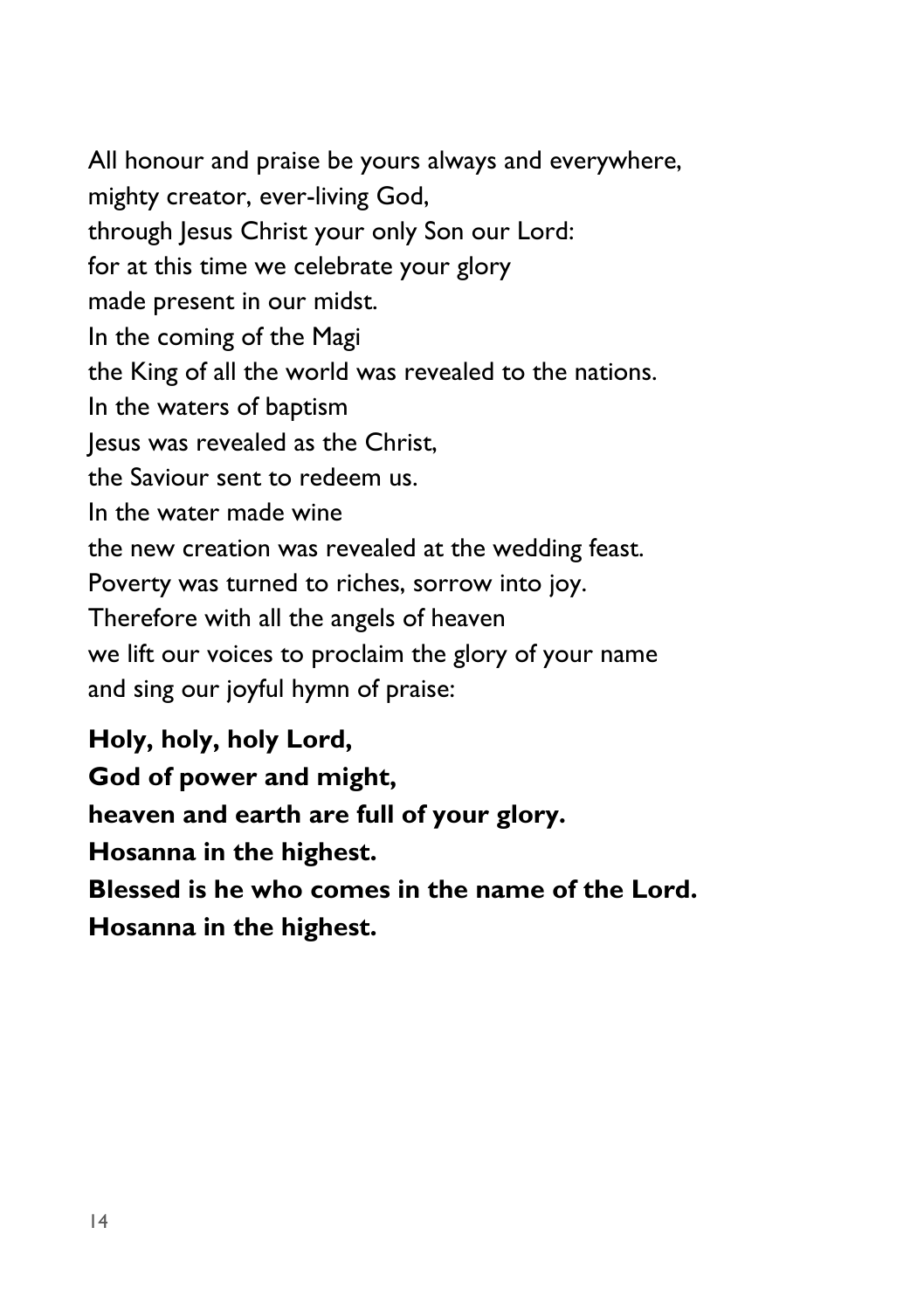Lord, you are holy indeed, the source of all holiness; grant that by the power of your Holy Spirit, and according to your holy will, these gifts of bread and wine may be to us the body and blood of our Lord Jesus Christ;

who, in the same night that he was betrayed, took bread and gave you thanks; he broke it and gave it to his disciples, saying: Take, eat; this is my body which is given for you; do this in remembrance of me.

In the same way, after supper he took the cup and gave you thanks; he gave it to them, saying: Drink this, all of you; this is my blood of the new covenant, which is shed for you and for many for the forgiveness of sins. Do this, as often as you drink it, in remembrance of me.

Jesus Christ is Lord: **Lord, by your cross and resurrection you have set us free. You are the Saviour of the world.**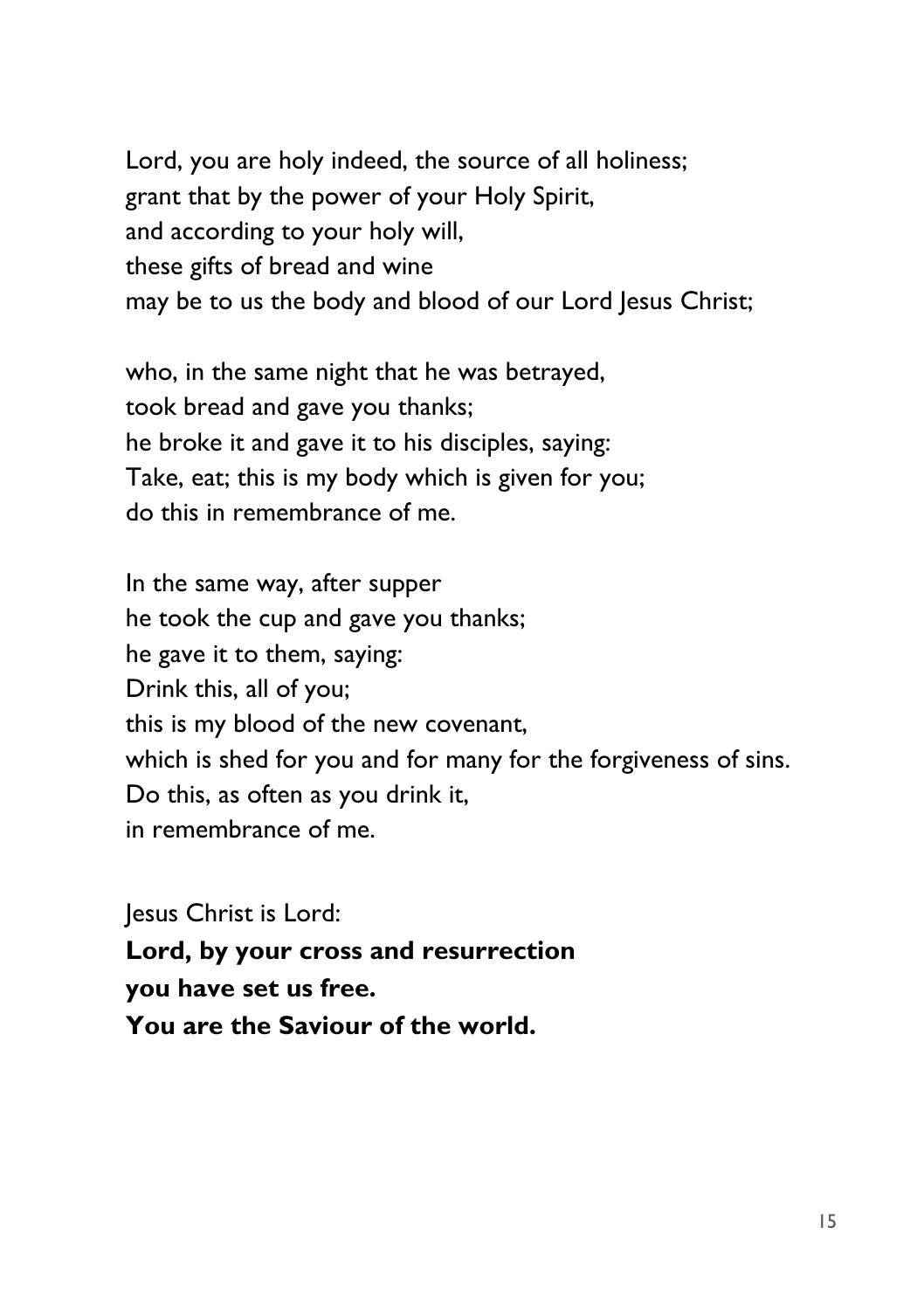And so, Father, calling to mind his death on the cross, his perfect sacrifice made once for the sins of the whole world; rejoicing in his mighty resurrection and glorious ascension, and looking for his coming in glory, we celebrate this memorial of our redemption. As we offer you this our sacrifice of praise and thanksgiving, we bring before you this bread and this cup and we thank you for counting us worthy to stand in your presence and serve you.

Send the Holy Spirit on your people and gather into one in your kingdom all who share this one bread and one cup, so that we, in the company of Blessed Mary, St. Joseph and all the saints, may praise and glorify you for ever, through Jesus Christ our Lord;

By whom, and with whom, and in whom, in the unity of the Holy Spirit, all honour and glory be yours, almighty Father, for ever and ever.

#### **Amen.**

*Please sit as silence is kept.*

# **The Lord's Prayer**

Let us pray with confidence as our Saviour has taught us.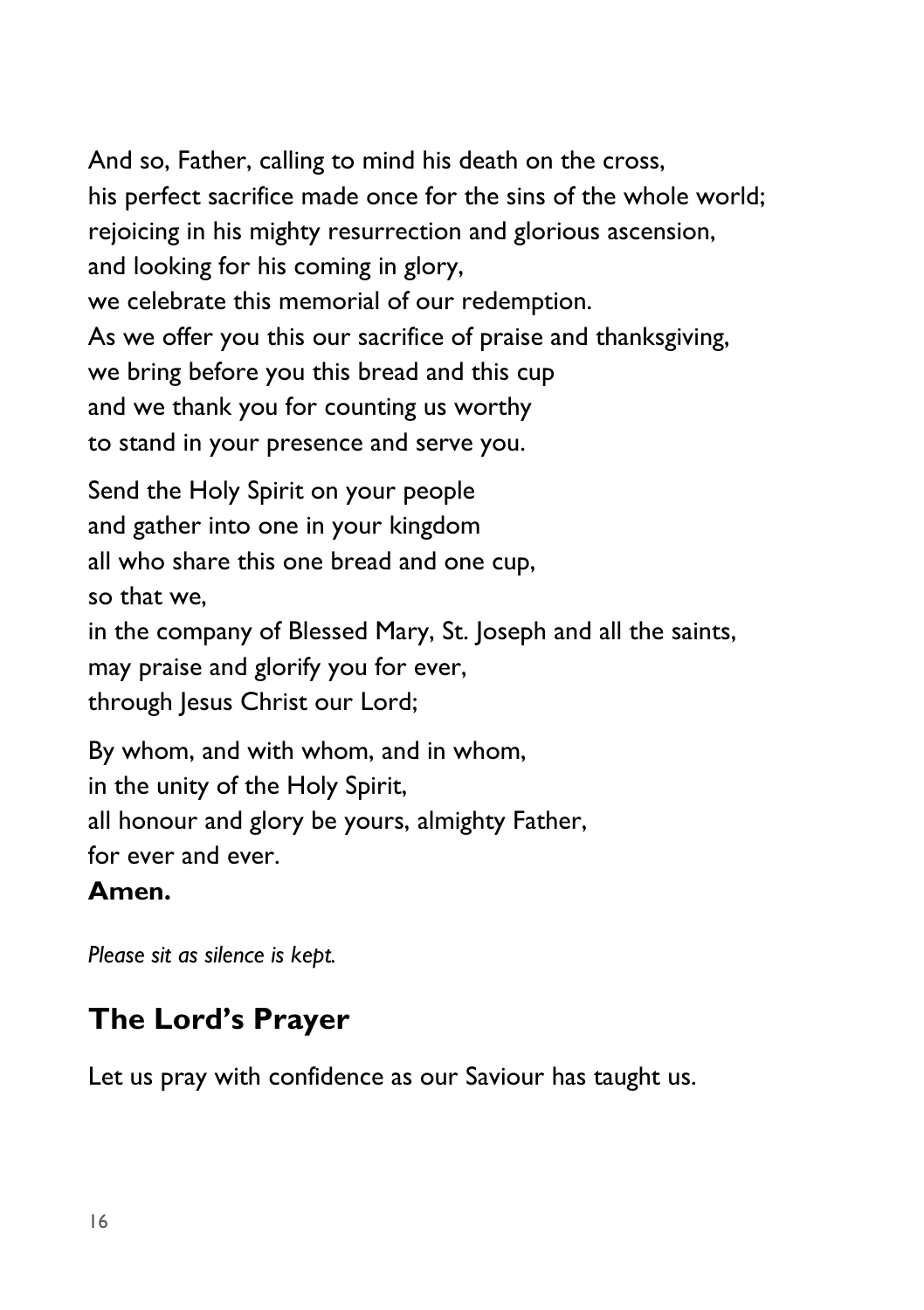**Our Father, who art in heaven, hallowed be thy name; thy kingdom come; thy will be done; on earth as it is in heaven. Give us this day our daily bread. And forgive us our trespasses, as we forgive those who trespass against us. And lead us not into temptation; but deliver us from evil. For thine is the kingdom, the power and the glory, for ever and ever. Amen.**

#### **Breaking of the Bread**

*The president breaks the consecrated bread.*

We break the bread of life. and that life is the light of the world.

**God here among us, light in the midst of us, bring us to light and life.**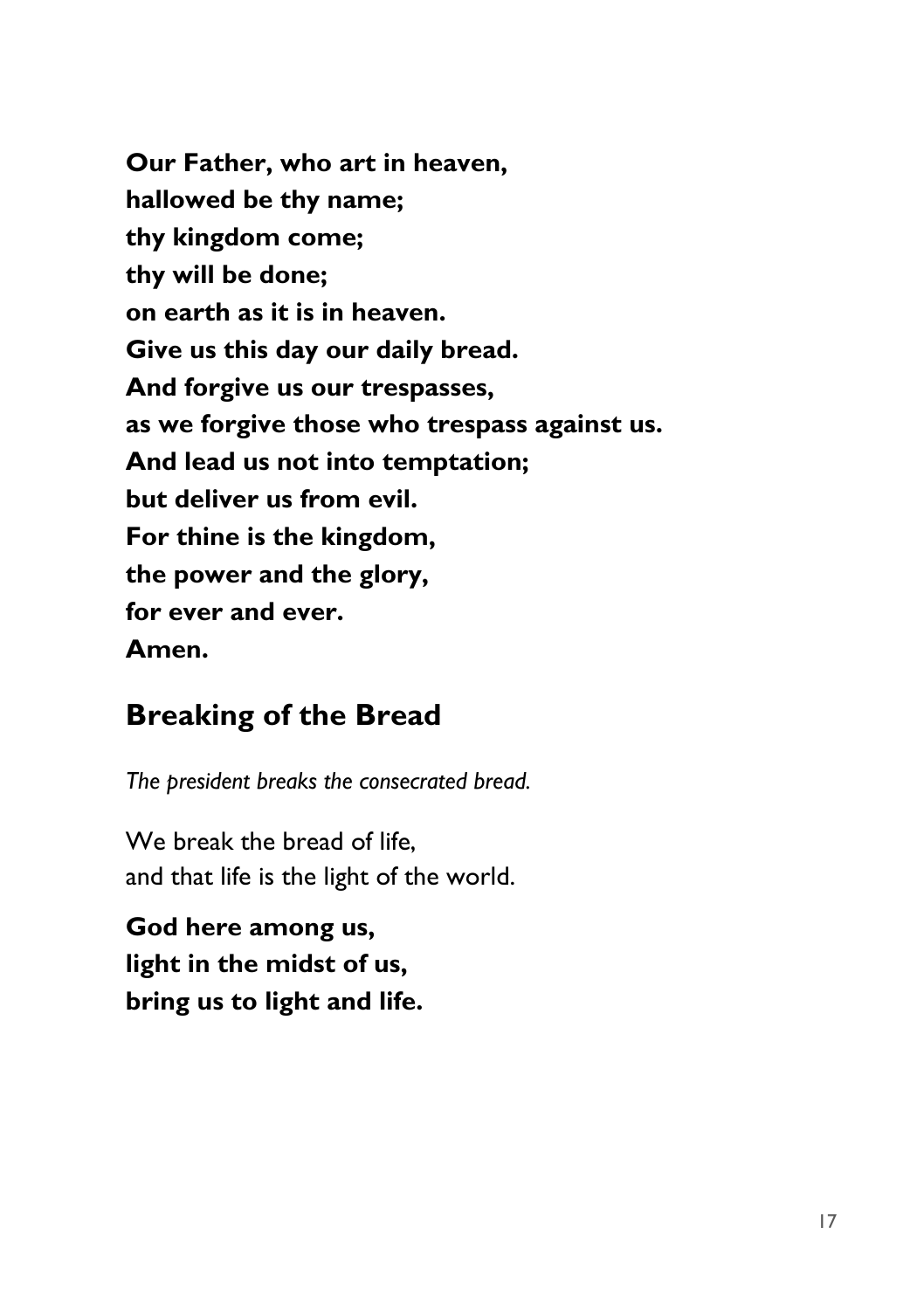#### **Invitation to Communion**

God's holy gifts for God's holy people.

#### **Jesus Christ is holy, Jesus Christ is Lord, to the glory of God the Father.**

*The president and people receive communion.*

*At the giving of communion, the president receives communion in both kinds.*

*The words of distribution ("The body and blood of Christ, broken/shed for us all") are spoken to the congregation, and all who intend to receive reply with "Amen".*

*Please follow the instruction of the stewards. At the distribution, Holy Communion is administered without speaking. The consecrated bread is dropped into the hands of communicants.*

*To reduce the risk of spreading any infection, communion will be in one kind (bread) only. This is still considered to be complete communion by the Church of England.*

#### **The Post Communion Prayer**

*Please stand.*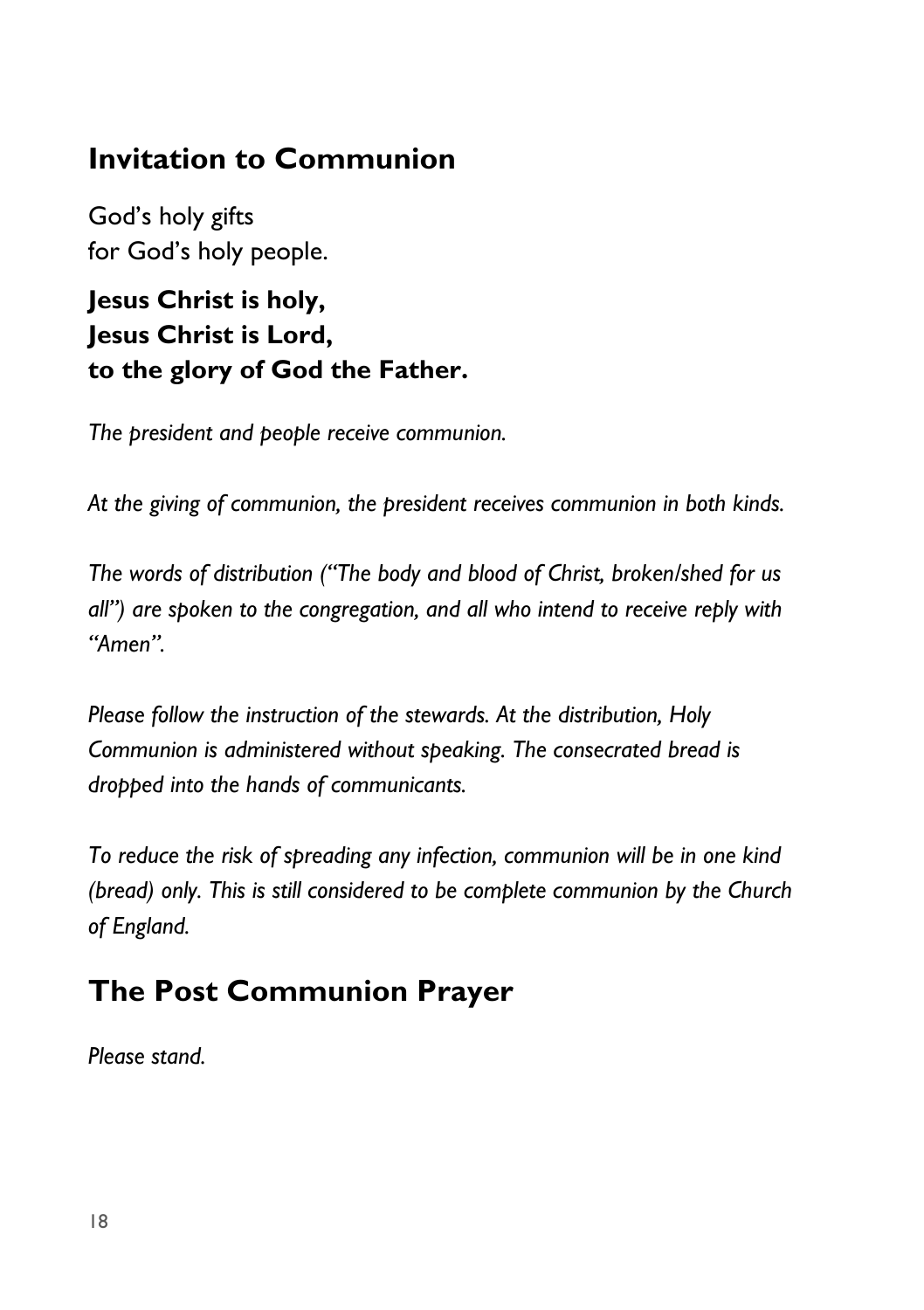*The president introduces a time of silent prayer with the words 'Let us pray'.*

Lord God,

the bright splendour whom the nations seek: may we who with the wise men have been drawn by your light discern the glory of your presence in your Son, the Word made flesh, Jesus Christ our Lord.

#### **Amen.**

**Father of all, we give you thanks and praise, that when we were still far off you met us in your Son and brought us home. Dying and living, he declared your love, gave us grace, and opened the gate of glory. May we who share Christ's body live his risen life; we who drink his cup bring life to others; we whom the Spirit lights give light to the world. Keep us firm in the hope you have set before us, so we and all your children shall be free, and the whole earth live to praise your name; through Christ our Lord. Amen.**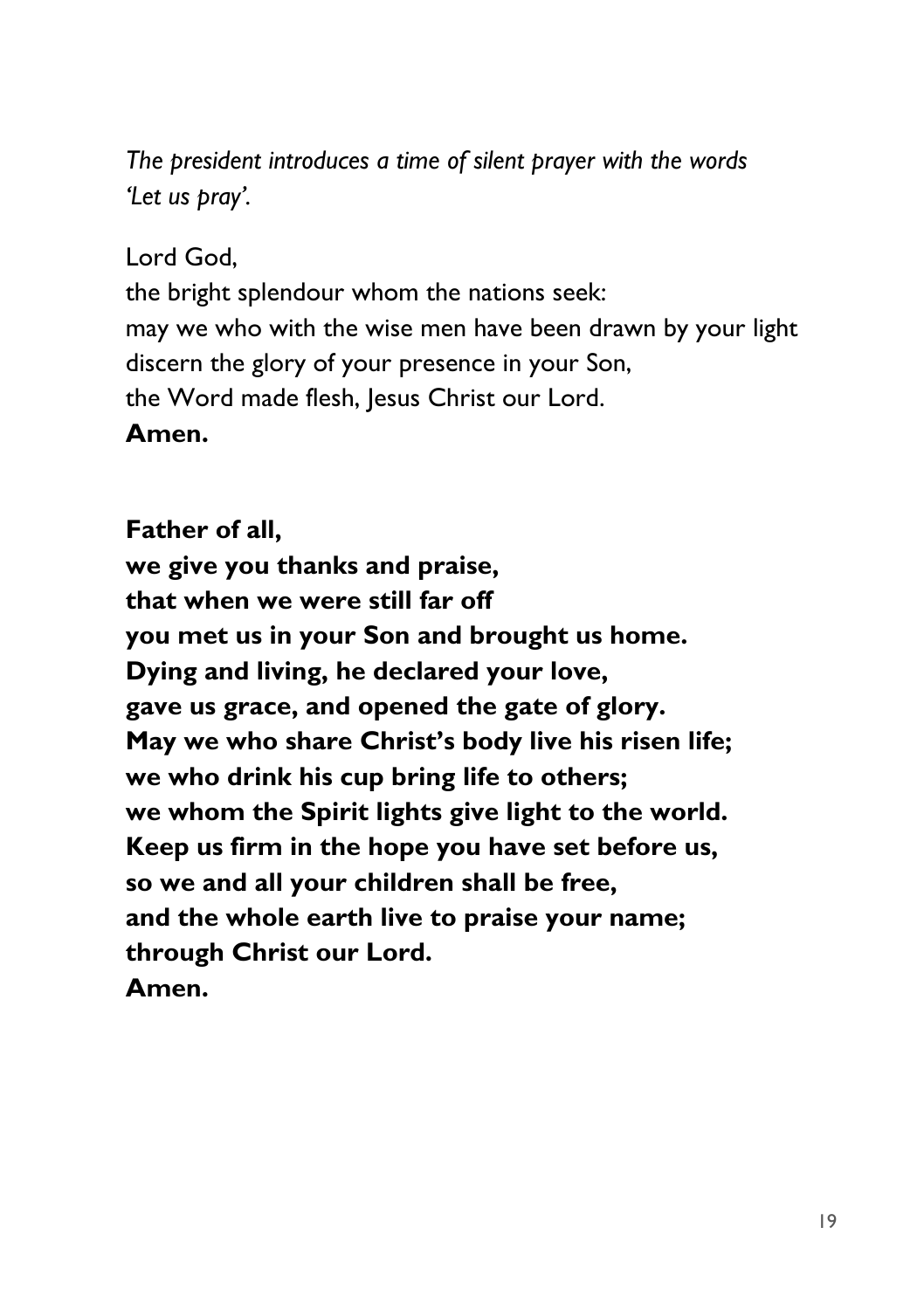*A Hymn is sung by the Choir.*

O worship the Lord in the beauty of holiness; Bow down before him, his glory proclaim; With gold of obedience, and incense of lowliness, Kneel and adore him: the Lord is his name.

Low at his feet lay thy burden of carefulness; High on his heart he will bear it for thee, Comfort thy sorrows, and answer thy prayerfulness, Guiding thy steps as may best for thee be.

Fear not to enter his courts in the slenderness Of the poor wealth thou wouldst reckon as thine: Truth in its beauty, and love in its tenderness, These are the off rings to lay on his shrine.

These, though we bring them in trembling and fearfulness, He will accept for the name that is dear; Mornings of joy give for evenings of tearfulness, Trust for our trembling and hope for our fear.

O worship the Lord in the beauty of holiness; Bow down before him, his glory proclaim; With gold of obedience, and incense of lowliness, Kneel and adore him: the Lord is his name.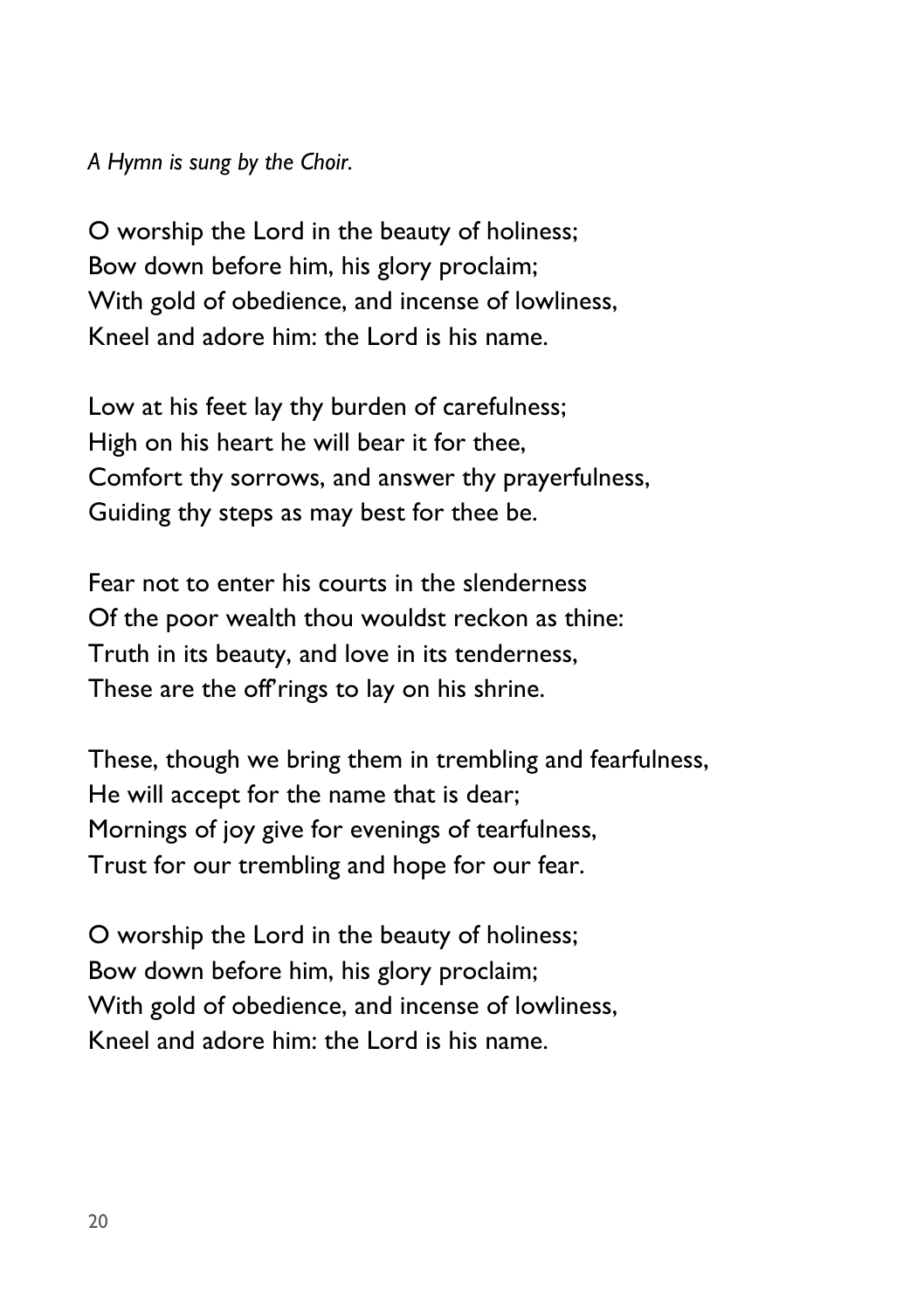# **The Dismissal**

# **Acclamation**

Blessed are you, Lord our God, King of the universe. **To you be glory and praise for ever.**

From the rising of the sun to its setting your name is proclaimed in all the world.

#### **To you be glory and praise for ever.**

When the time had fully come you sent the Sun of Righteousness. In him the fullness of your glory dwells. **To you be glory and praise for ever.** 

# **The Blessing**

May God the Father, who led the wise men by the shining of a star to find the Christ, the Light from light, lead you in your pilgrimage to find the Lord.

#### **Amen.**

May God, who has delivered us from the dominion of darkness, give us a place with the saints in light in the kingdom of his beloved Son. **Amen.**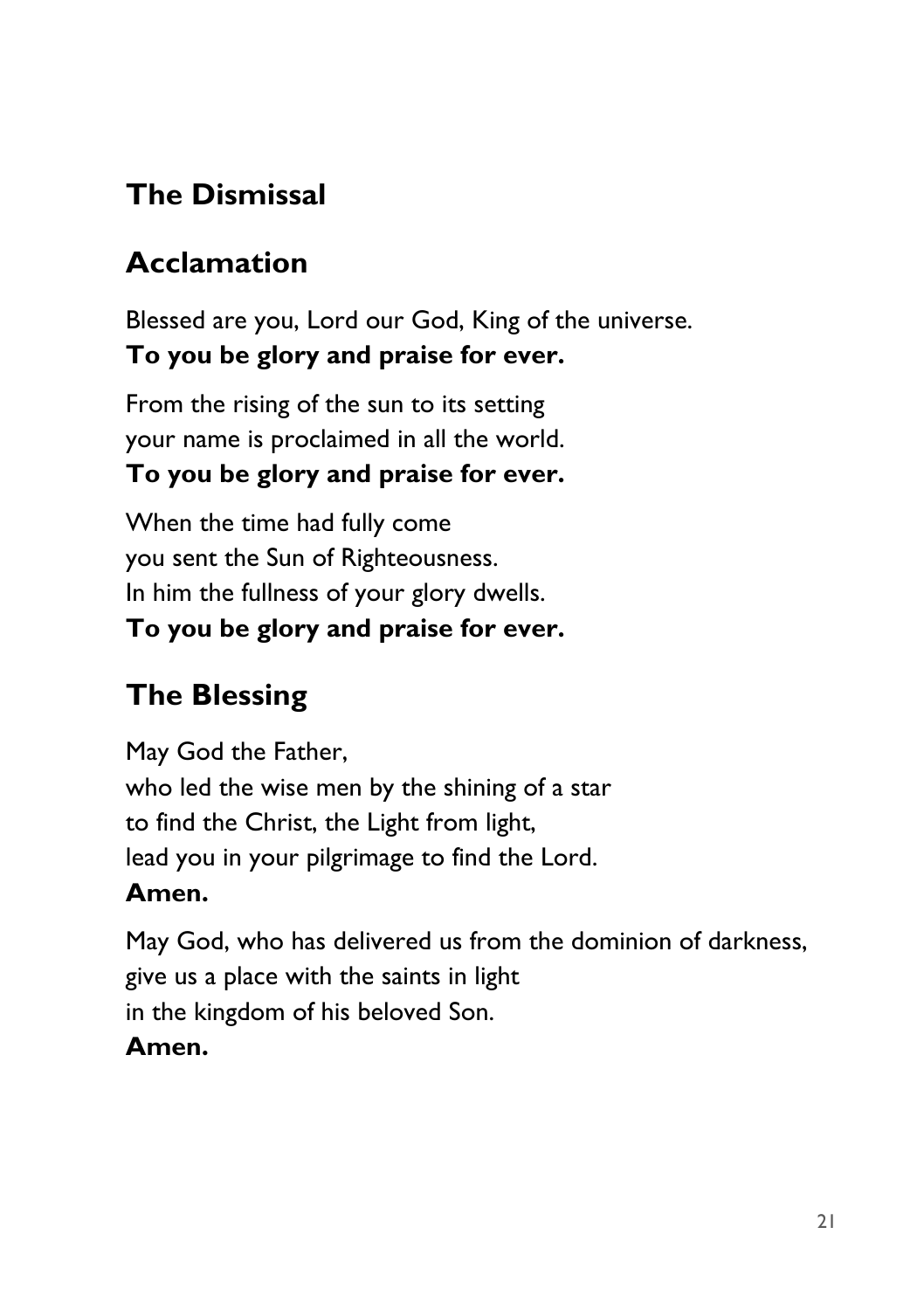May the light of the glorious gospel of Christ shine in your hearts and fill our lives with his joy and peace.

#### **Amen.**

And the blessing of God almighty, the Father, the Son, and the Holy Spirit, be among you and remain with you always. **Amen.**

# **The Dismissal**

We have seen his glory, the glory revealed to all the nations.

Go in peace to love and serve the Lord. **In the name of Christ. Amen.**

*Please sit and wait for the stewards to invite you to leave.*